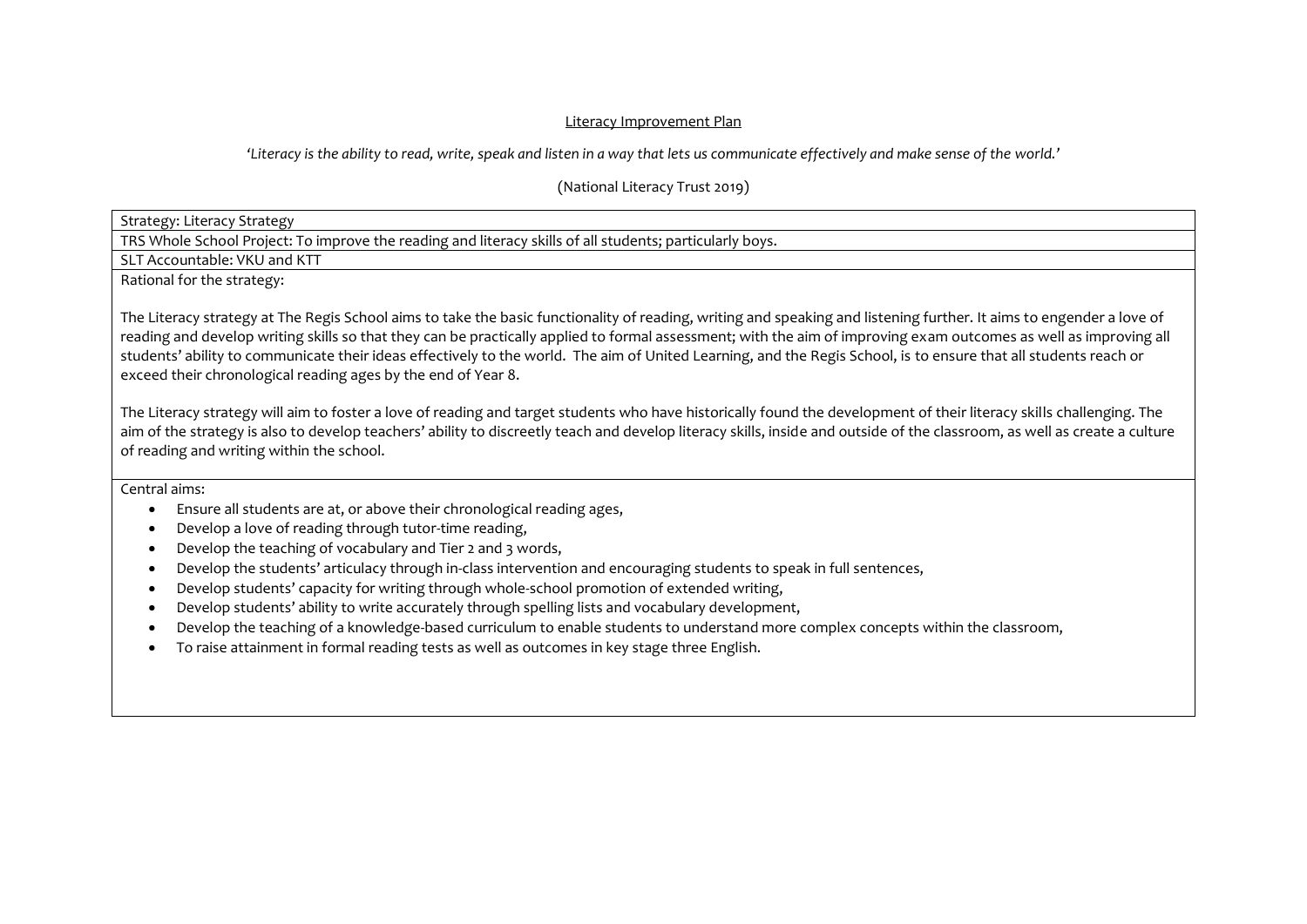## Measurable Outcomes

While the Literacy strategy aims to have impact on the whole school, key sub-groups targeted for development include:

- Boys across key stage three and four,
- Students with special educational needs,
- Students performing below age related expectations on entry to year 7 in English,
- High ability students across key stage three and four.

| Strategy 1. To develop a culture of reading within the school. |            |                                             |                         |                      |                         |  |
|----------------------------------------------------------------|------------|---------------------------------------------|-------------------------|----------------------|-------------------------|--|
| Tactics                                                        | Lead       | <b>Quality Assurance</b>                    | Milestone 1             | Milestone 2          | Milestone 3             |  |
| Thirty minutes of                                              |            | Project planning                            | September               | January              | <b>July</b>             |  |
| reading each day                                               | <b>VKU</b> | Learning walks to ensure delivery of        | Plan a comprehensive    | Launch scheme in     | Assess students'        |  |
| delivered by tutors.                                           | KTT        | excellence during sessions.                 | reading list which aims | January with all     | enjoyment of scheme     |  |
| Students will track as                                         | CBR        | Staff training to ensure readiness and that | to target all students  | students.            | through student voice   |  |
| the teacher reads                                              |            | staff have an effective range of strategies | and engage them in      | CBR to monitor books | and through teacher     |  |
| aloud.                                                         |            | available to them to deliver.               | reading.                | and delivery of      | forum.                  |  |
|                                                                |            | Resources accessible to all teaching staff  | Provide staff training  | programme.           |                         |  |
|                                                                |            | to allow for effective preparation and      | how to effectively read |                      | Assess reading ages of  |  |
|                                                                |            | standardisation of delivery across the      | aloud and support       |                      | Year 7 and 8 to monitor |  |
|                                                                |            | school.                                     | pupils with their own   |                      | improvement and         |  |
|                                                                |            |                                             | reading.                |                      | impact of strategies.   |  |
|                                                                |            |                                             | <b>November</b>         |                      |                         |  |
|                                                                |            |                                             | Resources prepared      |                      |                         |  |
|                                                                |            |                                             | and ready for teacher   |                      |                         |  |
|                                                                |            |                                             | to review and prepare.  |                      |                         |  |
|                                                                |            |                                             | December                |                      |                         |  |
|                                                                |            |                                             | See all children in     |                      |                         |  |
|                                                                |            |                                             | assemblies to promote   |                      |                         |  |
|                                                                |            |                                             | strategy.               |                      |                         |  |
|                                                                |            |                                             | Inform parents about    |                      |                         |  |
|                                                                |            |                                             | the change in the       |                      |                         |  |
|                                                                |            |                                             | school day and begin to |                      |                         |  |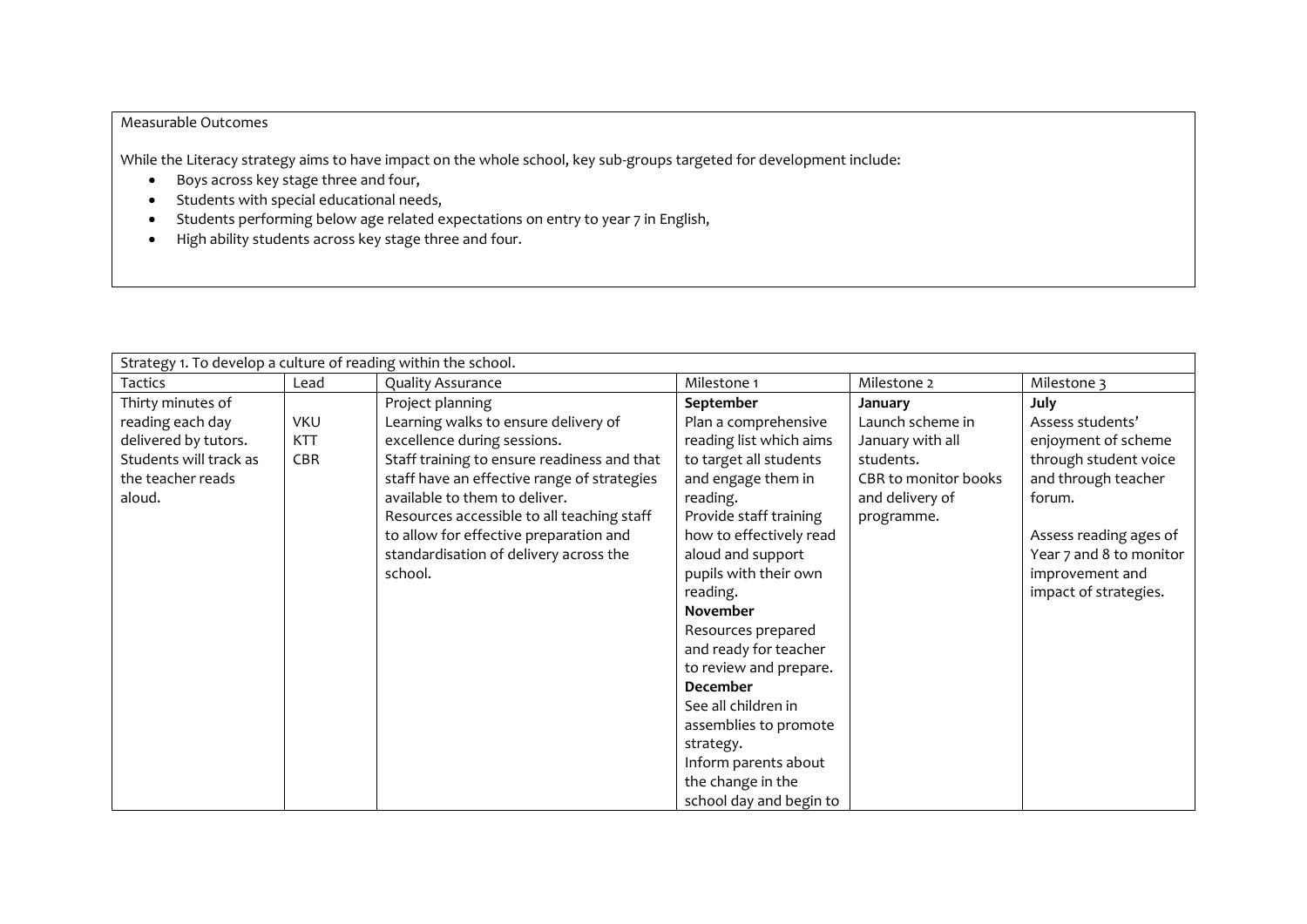|                                                                                                          |                                 |                                                                                                                                                                                                                                      | read with students<br>daily.                                                                                                                                                                                                                                                                                                                                         |                                                                                |                                                                                                                                                                                                                     |
|----------------------------------------------------------------------------------------------------------|---------------------------------|--------------------------------------------------------------------------------------------------------------------------------------------------------------------------------------------------------------------------------------|----------------------------------------------------------------------------------------------------------------------------------------------------------------------------------------------------------------------------------------------------------------------------------------------------------------------------------------------------------------------|--------------------------------------------------------------------------------|---------------------------------------------------------------------------------------------------------------------------------------------------------------------------------------------------------------------|
| Tutor programme<br>which teaches skills<br>around morphology,<br>etymology,<br>morphology and<br>syntax. | <b>VKU</b><br>CBR<br><b>KTT</b> | JTE to plan and create resources to ensure<br>quality and clear links with English<br>curriculum.<br>VKU to quality assure resources and ensure<br>they fit with the whole-school plan.                                              | November<br>Create resources which<br>can be accessed by all.<br>Inform teachers and<br>provide reading<br>materials to develop<br>pedagogical<br>understanding around<br>reading.<br>Promotion of reading<br>strategies through<br>literacy briefings bi-<br>weekly.                                                                                                | January<br>Scheme launched and<br>so sit alongside tutor<br>reading programme. | July<br>Review impact on<br>reading ages through<br>the monitoring of<br>NGRT reading tests and<br>through student voice.                                                                                           |
| To celebrate World<br>Book Day as a whole<br>school.                                                     | <b>VKU</b><br>CBR<br><b>KTT</b> | Planning and activities on the day linked<br>with developing writing.<br>Communication with staff, students and<br>parents to ensure mass engagement.<br>Encourage students to dress us as book<br>characters and donate to charity. | February<br>Launch whole-school<br>writing competition<br>with prizes attached.<br>Competitions to<br>encourage high-quality<br>piece of writing to be<br>published in the Regis<br>News and to tie in with<br>the focus of world<br>book day.<br>To plan and prepare<br>staff and students for<br>World Book Day with a<br>focus on involving all<br>subject areas. | March 5th<br>World Book Day 5 <sup>th</sup>                                    | March<br>To plan WBD 2020<br>drawing on a range of<br>stakeholders' opinions<br>and involving the<br>whole school<br>community. Ensure<br>there is clear<br>opportunity for<br>promotion and public<br>celebration. |
| To ensure that the<br>progress of readers is                                                             | <b>VKU</b><br>Heads of          | Planning to encourage children, in Year 7<br>and 8, each assembly to use AR and                                                                                                                                                      | November<br>Create a running tally of                                                                                                                                                                                                                                                                                                                                | <b>Year long</b><br>To award the highest                                       | July<br>Review, with A-team,                                                                                                                                                                                        |
| celebrated in                                                                                            | Year to                         | celebrate word counts and lists.                                                                                                                                                                                                     | words in the school-to                                                                                                                                                                                                                                                                                                                                               | readers and numbers                                                            | and tutor groups                                                                                                                                                                                                    |
|                                                                                                          |                                 |                                                                                                                                                                                                                                      | be shown on screens                                                                                                                                                                                                                                                                                                                                                  | of words publicly and                                                          | through surveys to                                                                                                                                                                                                  |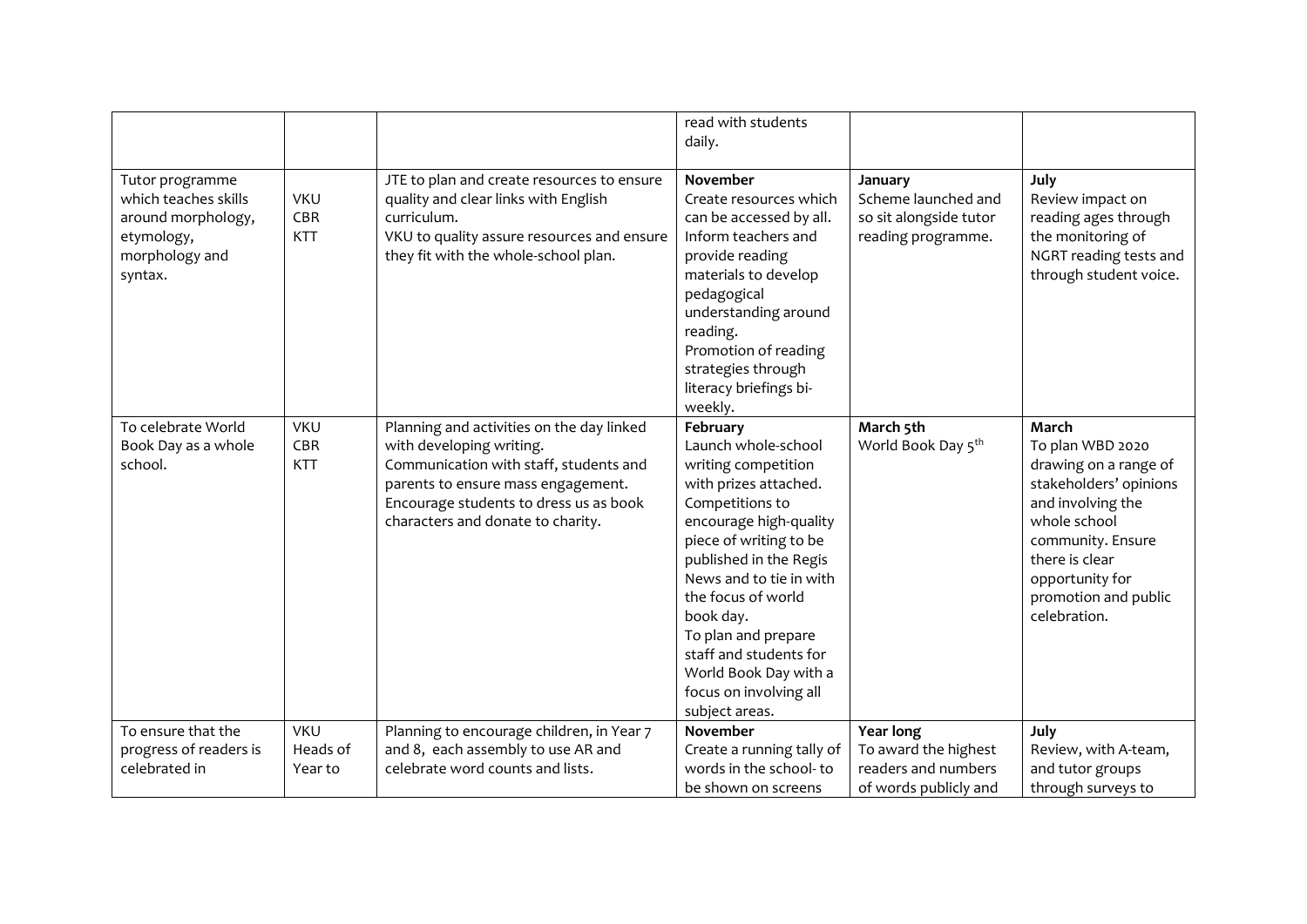| assemblies and<br>through contact home. | promote in<br>assemblies. |                                           | and around the school.<br>Tutors to have running | to offer prizes to<br>promote engagement | assess the relative<br>success and 'buy in' |
|-----------------------------------------|---------------------------|-------------------------------------------|--------------------------------------------------|------------------------------------------|---------------------------------------------|
|                                         |                           |                                           | updates on words                                 | and success of                           | from pupils.                                |
|                                         |                           |                                           | displayed on tutor                               | students.                                |                                             |
|                                         |                           |                                           | room doors.                                      |                                          |                                             |
|                                         |                           |                                           | Ranked lists should be                           |                                          |                                             |
|                                         |                           |                                           | placed on screens                                |                                          |                                             |
|                                         |                           |                                           | around the school to                             |                                          |                                             |
|                                         |                           |                                           | promote success of                               |                                          |                                             |
|                                         |                           |                                           | students engaging with                           |                                          |                                             |
|                                         |                           |                                           | the programme.                                   |                                          |                                             |
| To encourage a wider                    | <b>VKU</b>                | VKU to ensure that we are targeting       | November                                         | Year-long                                | July                                        |
| group of students to                    | CBR                       | reluctant readers to ensure development   | Create a series of                               | Encourage mass                           | Review with A-team                          |
| participate in reading                  |                           | of students' reading.                     | competitions, spanning                           | participation with                       | and tutor groups                            |
| and literacy-based                      |                           |                                           | throughout the year,                             | prizes and public                        | through surveys to                          |
| book clubs/awards.                      |                           |                                           | which lead to wider                              | praise. Stories to be                    | assess the relative                         |
|                                         |                           |                                           | participation among all                          | shared in the Regis                      | success and 'buy in'                        |
|                                         |                           |                                           | readers but with a                               | News and to be                           | from pupils.                                |
|                                         |                           |                                           | focus on high ability                            | endorsed by Head                         |                                             |
|                                         |                           |                                           | boys.                                            | Teacher.                                 |                                             |
| To hold a whole- school                 | <b>VKU</b>                | VKU English department and HOS to plan    | February                                         | <b>April</b>                             | July                                        |
| spelling-bee to                         | CBR                       | resources and logistical considerations.  | Plan with the HOS team                           | Launch interhouse                        | Review literacy                             |
| encourage the                           | <b>KTT</b>                |                                           | for a spelling bee in                            | spelling bee challenge,                  | outcomes and collect                        |
| development of                          |                           |                                           | year-wide tutor groups.                          | including a 'live' final.                | student voice to                            |
| spelling strategies.                    |                           |                                           | Students will compete                            | English teachers to                      | evaluate effectiveness                      |
|                                         |                           |                                           | in tutor groups first,                           | support.                                 | and potential for this to                   |
|                                         |                           |                                           | and then a 'whole                                |                                          | become a regular Regis                      |
|                                         |                           |                                           | school' group will                               |                                          | School event.                               |
|                                         |                           |                                           | participate.                                     |                                          |                                             |
| To publicly promote                     | <b>VKU</b>                | VKU to draw together departments to       | October                                          | <b>November</b>                          | July                                        |
| the 'power' of books.                   | CBR                       | promote books which they would            | VKU to coordinate                                | VKU to create                            | Review the amount of                        |
|                                         | <b>KTT</b>                | recommend. VKU to create a staff-wide     | teachers' book                                   | bookmarks and videos                     | books being taken out                       |
|                                         |                           | book club which educates about YA fiction | recommendations for                              | to support the                           | on recommended                              |
|                                         |                           | to promote reading in staff, as well as   | students.                                        | promotion of the                         | reading lists.                              |
|                                         |                           | promote to students.                      | November                                         | power of books                           |                                             |
|                                         |                           |                                           |                                                  | through tutor time.                      |                                             |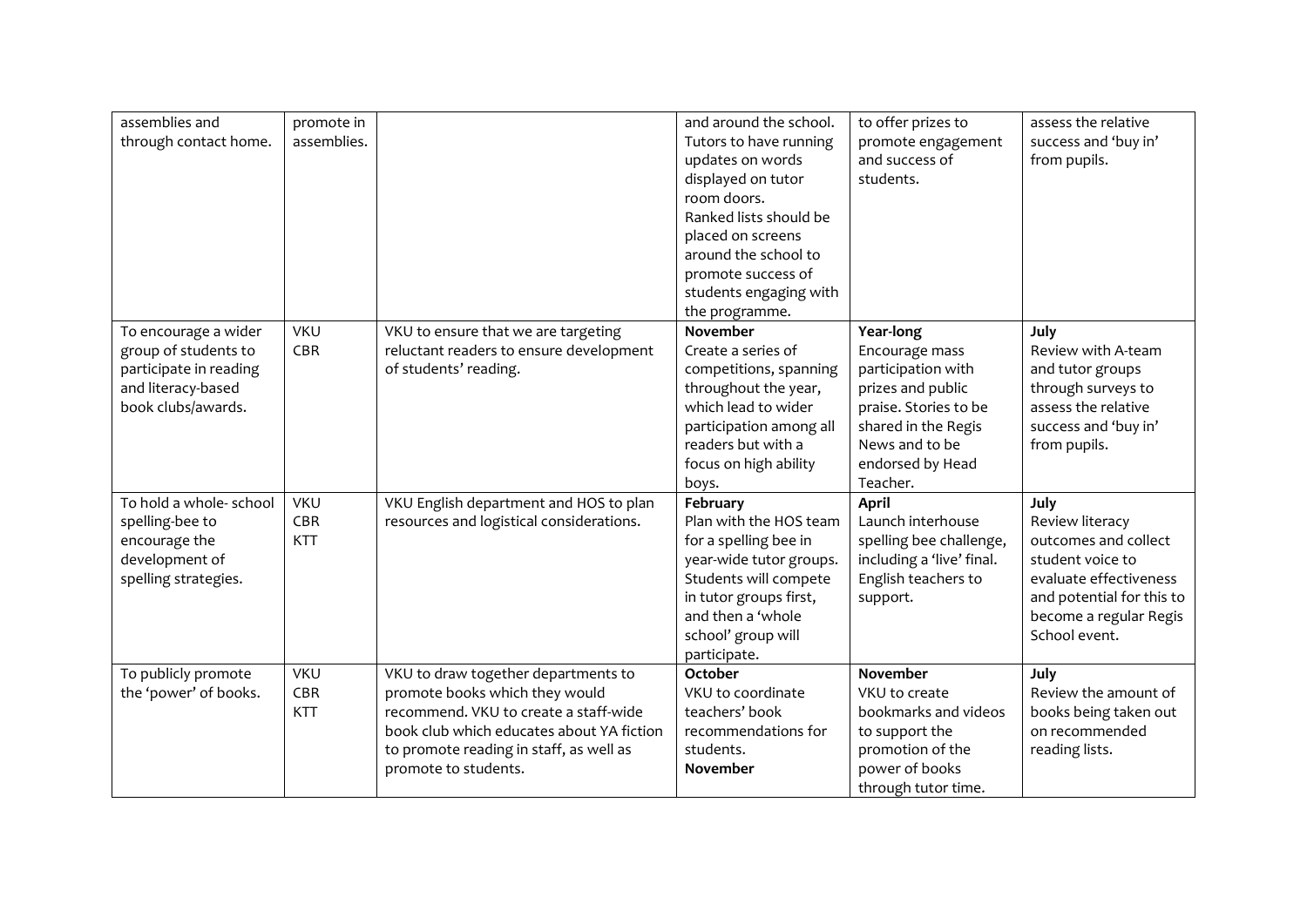|                                                                                                      |            |                                      | VKU to create book<br>recommendation<br>videos which will be<br>shared in tutor time.                                                                      | January<br>VKU to launch book<br>club.                                                                                                 | Review the success of<br>teacher book club<br>through survey.                                                                               |
|------------------------------------------------------------------------------------------------------|------------|--------------------------------------|------------------------------------------------------------------------------------------------------------------------------------------------------------|----------------------------------------------------------------------------------------------------------------------------------------|---------------------------------------------------------------------------------------------------------------------------------------------|
| To develop teachers'<br>understanding around<br>the tactics used to<br>improve students'<br>reading. | <b>VKU</b> | Literacy briefings<br>Learning walks | September<br>Plan and research<br>methods to share each<br>week in order to plan<br>an effective curriculum.<br>Focus on oracy and<br>vocabulary building. | January<br>Provide teachers with a<br>literacy box to use in<br>lessons to develop the<br>explicit teaching of<br>literacy strategies. | July<br>Review the impact of<br>strategies of teaching<br>and learning across the<br>school though learning<br>walk data and book<br>looks. |

| Strategy 2. To increase the quality and frequency of extended writing within the school. |            |                                         |                          |                              |                          |  |
|------------------------------------------------------------------------------------------|------------|-----------------------------------------|--------------------------|------------------------------|--------------------------|--|
| Tactics                                                                                  | Lead       | <b>Quality Assurance</b>                | Milestone 1              | Milestone 2                  | Milestone 3              |  |
| Tutors will be setting                                                                   | <b>VKU</b> | RSL to quality assure use of Tier 2     | September                | <b>December</b>              | <b>December</b>          |  |
| weekly spelling                                                                          | <b>KTT</b> | spelling lists in tutor time.           | VKU to create spelling   | VKU to review the            | Review if an             |  |
| homework for all key                                                                     | <b>CBR</b> | VKU to provide training on how to       | logs on SIMS. RSLs to    | success of the spelling      | improvement in spelling  |  |
| stage three students as                                                                  |            | discreetly teach spellings.             | overseen and check       | list through analysis of     | has been seen through    |  |
| well as year 10 pupils.                                                                  |            |                                         | spelling lists.          | data to prepare lists for    | literacy book scrutiny.  |  |
|                                                                                          |            |                                         | VKU to provide training  | following terms.             |                          |  |
|                                                                                          |            |                                         | in literacy briefing     |                              |                          |  |
|                                                                                          |            |                                         | spellings to be printed  |                              |                          |  |
|                                                                                          |            |                                         | and given out before the |                              |                          |  |
|                                                                                          |            |                                         | half term to prepare     |                              |                          |  |
|                                                                                          |            |                                         | teachers to              |                              |                          |  |
| To build in the teaching                                                                 | <b>VKU</b> | VKU to provide a range of strategies to | September                | January                      | July                     |  |
| of explicit vocabulary                                                                   |            | members of staff to assist with the     | VKU to provide           | VKU to provide 'literacy     | VKU to assess the        |  |
| into lessons school wide                                                                 |            | explicit teaching of vocabulary and new | resources in literacy    | boxes' to all staff to       | impact of teaching       |  |
| to improve the quality of                                                                |            | words.                                  | briefing with the aim of | develop discreet             | through literacy book    |  |
| written and verbal                                                                       |            |                                         | building up a 'Literacy  | teaching of literacy skills. | scrutiny and review with |  |
| responses.                                                                               |            |                                         | tool kit' for teachers.  |                              | the students with HOF    |  |
|                                                                                          |            |                                         |                          |                              | and HODs                 |  |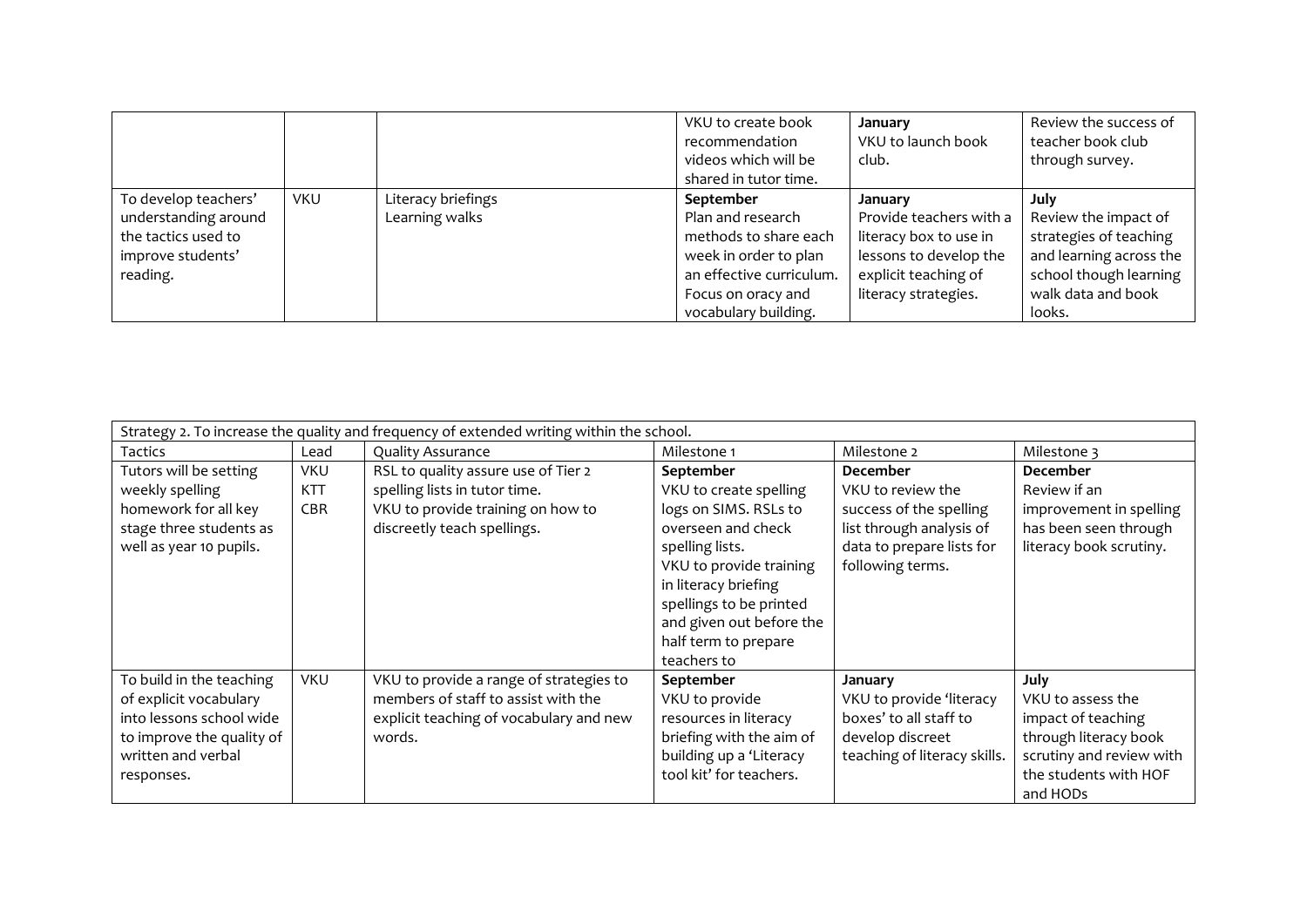| Provide CPD for staff to | <b>VKU</b> | VKU to provide CPD at inset days which   | December               | January                   | July                    |
|--------------------------|------------|------------------------------------------|------------------------|---------------------------|-------------------------|
| ensure extended writing  | <b>KTT</b> | can be used to develop extended writing  | KTT to collect writing | VKU to present at inset   | VKU to assess the       |
| in each lesson, where    |            | in lessons. Use of KS2 writing to ensure | from feeder primary    | day to develop teachers'  | impact of extended      |
| appropriate.             |            | quality.                                 | schools to provide     | understanding of the      | writing CPD in literacy |
|                          |            |                                          | benchmarks for         | importance of             | focused book looks and  |
|                          |            |                                          | teachers.              | developing writing skills | scrutiny.               |
|                          |            |                                          |                        | from Key stage two.       |                         |
|                          |            |                                          |                        | Teachers to review        |                         |
|                          |            |                                          |                        | benchmarked work.         |                         |

| Strategy 3. To develop the oracy skills of students. |            |                                           |                             |                           |                          |  |  |
|------------------------------------------------------|------------|-------------------------------------------|-----------------------------|---------------------------|--------------------------|--|--|
| <b>Tactics</b>                                       | Lead       | <b>Quality Assurance</b>                  | Milestone 1                 | Milestone 2               | Milestone 3              |  |  |
| To ensure that students                              | <b>VKU</b> | Literacy briefings                        | September                   | <b>December</b>           | July                     |  |  |
| are speaking in full                                 |            | Learning Walks                            | VKU to introduce            | VKU to review learning    | VKU to review is this    |  |  |
| sentences in the                                     |            | Literacy book looks.                      | strategy of answering in    | walk data and suggest     | strategy has been        |  |  |
| classroom and teachers                               |            |                                           | full sentences to staff.    | this is a consideration   | successful but collating |  |  |
| are proactively                                      |            | To provide CPD through Literacy           | VKU to introduce            | for the leaning walk pro- | data. To be reviewed for |  |  |
| developing children's'                               |            | briefings around how to use oracy to      | specifically to look at the | forma to ensure it is     | next academic year.      |  |  |
| oracy skills.                                        |            | build Literacy in the classroom adding to | oracy of students.          | being reviewed and        |                          |  |  |
|                                                      |            | the 'literacy tool kit'.                  |                             | considered each lesson.   |                          |  |  |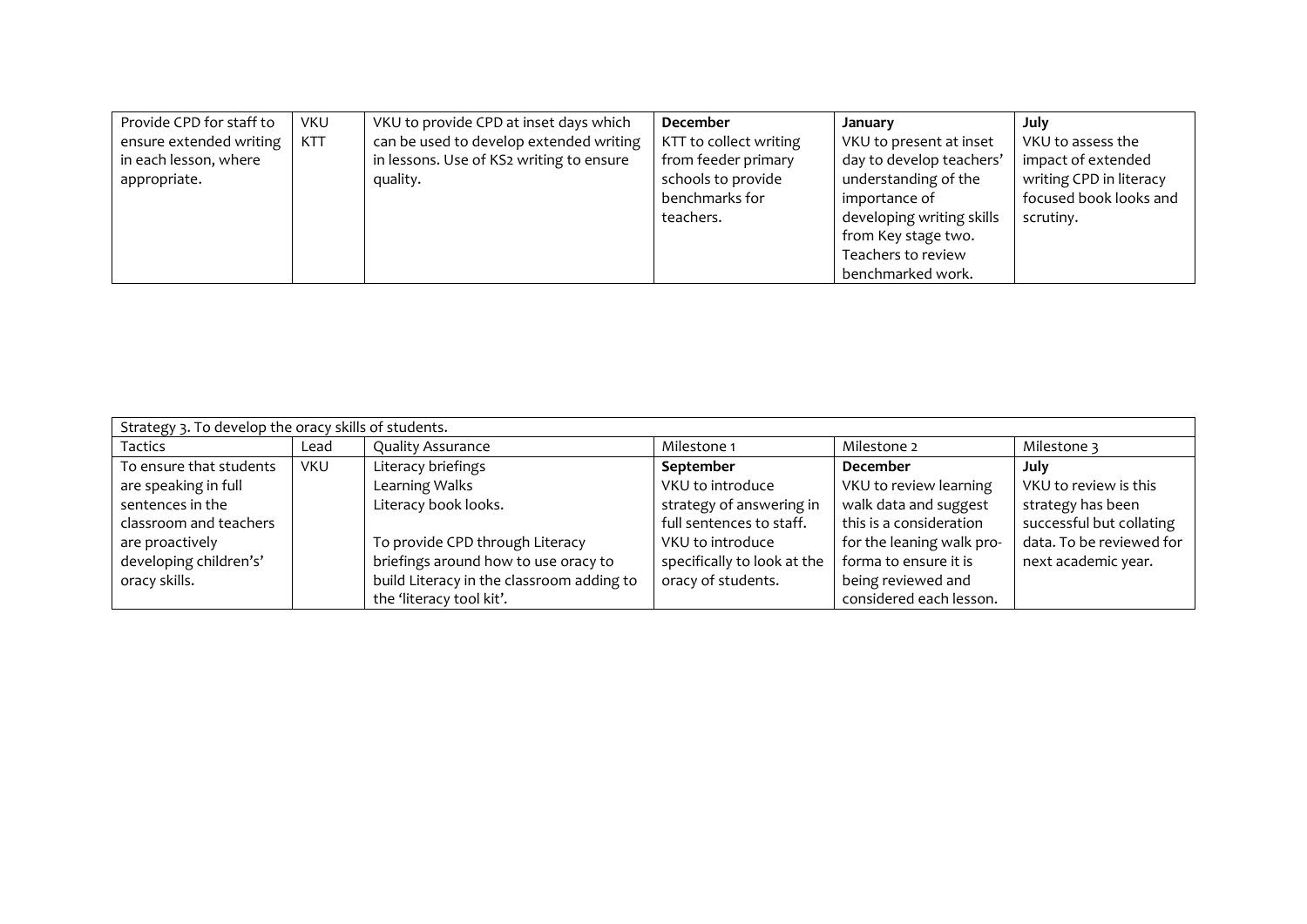| Strategy. Provide bespoke intervention for students under chronological reading age. |            |                                             |                            |                            |                          |  |
|--------------------------------------------------------------------------------------|------------|---------------------------------------------|----------------------------|----------------------------|--------------------------|--|
| Tactics                                                                              | Lead       | <b>Quality Assurance</b>                    | Milestone 1                | Milestone 2                | Milestone 3              |  |
| To implement the use of                                                              | <b>VKU</b> | VKU to attend Direct instruction training   | September                  | October                    | March                    |  |
| direct instruction for                                                               | CBR        | with CBR.                                   | VKU to gather data from    | VKU to meet with all       | VKU to review data to    |  |
| those students tested                                                                | <b>KTT</b> |                                             | Ks2 scaled scores, NGRT    | stakeholders regarding     | assess impact using      |  |
| under a reading age of 9.                                                            | GPR        |                                             | test data as well as       | intervention, including    | NGRT testing.            |  |
|                                                                                      |            |                                             | midyis data and DI         | parents to outlines        |                          |  |
|                                                                                      |            |                                             | reading tests.             | waves of support.          |                          |  |
|                                                                                      |            |                                             | VKU to plan waves of       | DI groups created and      |                          |  |
|                                                                                      |            |                                             | intervention to target all | plans for lessons in place |                          |  |
|                                                                                      |            |                                             | pupils below AGE in        | in December.               |                          |  |
|                                                                                      |            |                                             | reading.                   | January                    |                          |  |
|                                                                                      |            |                                             |                            | DI sessions begin. To be   |                          |  |
|                                                                                      |            |                                             |                            | reviewed by VKU weekly     |                          |  |
|                                                                                      |            |                                             |                            | through learning walks.    |                          |  |
| To use the Library                                                                   | <b>VKU</b> | VKU to assess the quality of lesson         | September                  | November                   | July                     |  |
| lessons within English                                                               | CBR        | provision and the use of library lessons to | VKU to meet with KWD,      | Library lessons to be      | VKU to review data to    |  |
| effectively target                                                                   | CRN        | effectively assess the impact on            | CRN to assess the          | launched with a focus on   | assess impact using      |  |
| students who are below                                                               | <b>KWD</b> | students.                                   | success of previous        | improving the reading      | NGRT testing. CRB to     |  |
| their chronological                                                                  |            |                                             | library lessons and        | levels of all students     | collect data regarding   |  |
| reading age through                                                                  |            |                                             | strategies.                | with a focus on higher     | the effectiveness of     |  |
| parental engagement                                                                  |            |                                             | VKU to direct KWD to       | ability and on those who   | lessons from students,   |  |
| and work with the                                                                    |            |                                             | design a curriculum with   | need support to secure     | staff and teachers.      |  |
| library.                                                                             |            |                                             | CRN to target reluctant    | basic skills.              | Reading reports          |  |
|                                                                                      |            |                                             | readers through            | Students places on         | reviewed to see if       |  |
|                                                                                      |            |                                             | engagement with the        | 'reading report' which     | measurable impact is     |  |
|                                                                                      |            |                                             | library.                   | will be assessed by        | taking place.            |  |
|                                                                                      |            |                                             | Groups identified and      | teachers, CRN to ensure    |                          |  |
|                                                                                      |            |                                             | finalised curriculum       | students are reading       |                          |  |
|                                                                                      |            |                                             | quality assured by VK.     | regularly. VKU to          |                          |  |
|                                                                                      |            |                                             |                            | support by contacting      |                          |  |
|                                                                                      |            |                                             |                            | home if necessary.         |                          |  |
| To use 6 <sup>th</sup> form paired                                                   | <b>VKU</b> | VKU to quality the engagement, quality      | September                  | November                   | July                     |  |
| reading to develop the                                                               | CBR        | and robustness of the programme.            | VKU to approve             | VKU to gather data         | Review success of        |  |
| confidence of lower                                                                  | CSS        | Registers to monitor quality of the         | registers in line with     | about attendance,          | strategy using NGRT test |  |
| ability readers in Year 7.                                                           | <b>LTR</b> |                                             | reading ages to ensure     | engagement and             | data and star reading    |  |